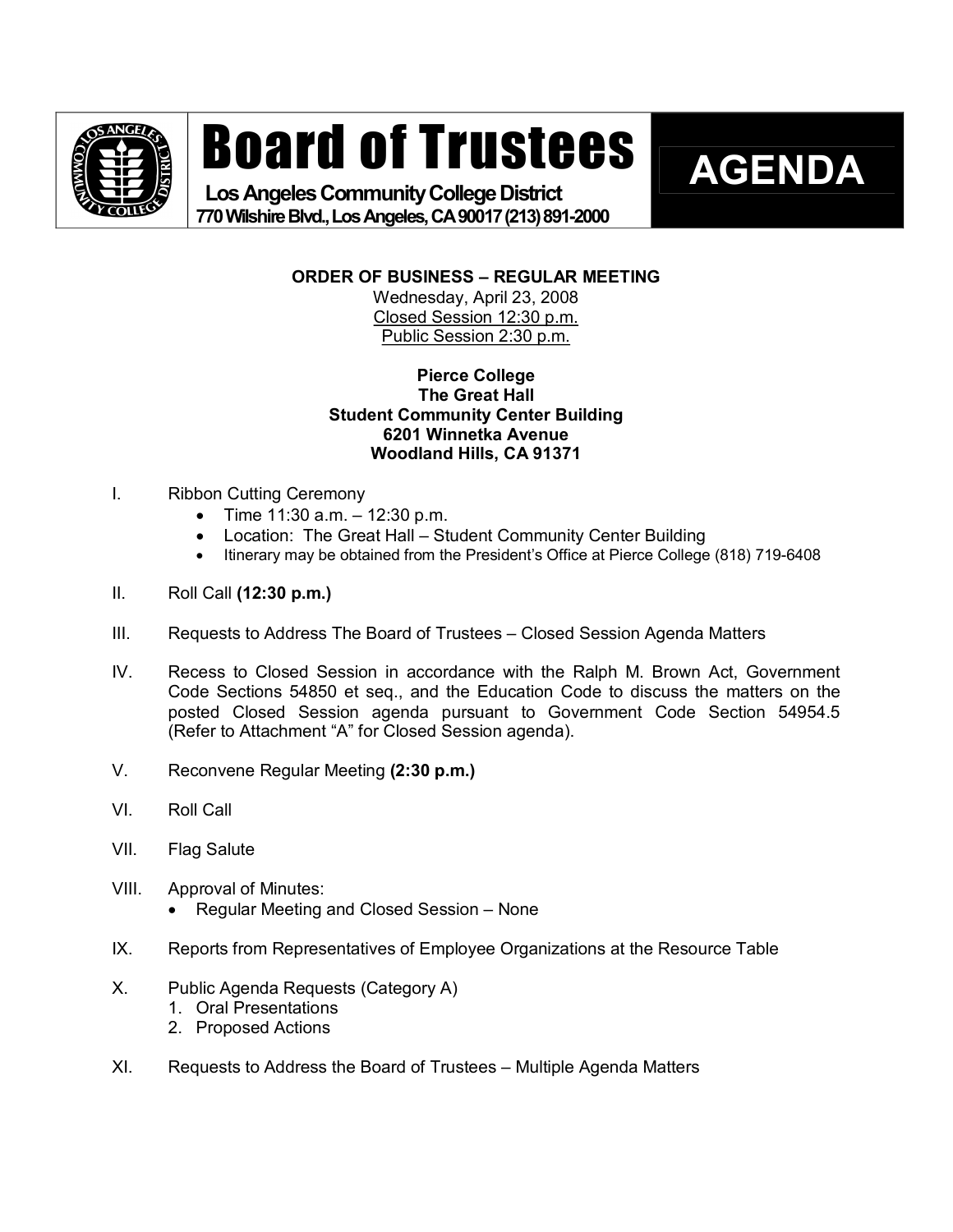- XII. Reports and Recommendations from the Board
	- Report on Actions Taken in Closed Session April 23, 2008
	- · Reports of Standing and Special Committees
		- BT1. Resolution In Support of Open Textbooks<br>BT2. Resolution Reaffirming the Role of the Stu
			- Resolution Reaffirming the Role of the Student Trustee Pursuant to Education Code Section 72023.5
		- BT3. Resolution District Classified Employees Retirement
		- BT4. Adopt Board Rule 2605.30 Delegated Authority for Direction on **Legislation**
- XIII. Reports from the Chancellor and College Presidents
- XIV. Consent Calendar
	- Matters Requiring a Majority Vote

| BF1.                     | <b>Budget and Finance Routine Report</b>                                                                                                                                  |
|--------------------------|---------------------------------------------------------------------------------------------------------------------------------------------------------------------------|
| <b>BF2.</b>              | <b>Adopt Resolution to Establish (CalPERS) Prefund Retiree Health</b>                                                                                                     |
|                          | <b>Benefit Costs</b>                                                                                                                                                      |
| BSD <sub>1</sub> .       | <b>Business Services Routine Report</b>                                                                                                                                   |
| BSD <sub>2.</sub>        | <b>Ratifications for Business Services</b>                                                                                                                                |
| FPD <sub>1</sub> .       | Facilities Planning and Development Routine Report                                                                                                                        |
| FPD <sub>3</sub> .       | Extend Consideration Period for Proposals for a Joint Occupancy<br>Lease for Development and Operation of a Food Court and<br><b>Commissary Program at Pierce College</b> |
| HRD1.                    | <b>Personnel Services Routine Actions</b>                                                                                                                                 |
| HRD2.                    | District's Initial Proposal to the Exclusive Representatives of the<br>Service Employees International Union, Local 99                                                    |
| ISD1.                    | Approval of Experimental/Emergency Credit Courses as a "99"                                                                                                               |
| ISD <sub>2</sub> .       | Approval of New Educational Program                                                                                                                                       |
| ISD3.                    | <b>Approval of New Courses</b>                                                                                                                                            |
| ISD4.                    | Authorization of Student Travel                                                                                                                                           |
| ISD5.                    | <b>Approval of Non-Credit Courses</b>                                                                                                                                     |
| ISD6.                    | <b>Ratification of Student Travel</b>                                                                                                                                     |
|                          | Correspondence                                                                                                                                                            |
| $\overline{\phantom{a}}$ | $\sim$<br>.                                                                                                                                                               |

Matters Requiring a Super Majority Vote<br>FPD2 Adopt Resolution of Ir

Adopt Resolution of Intention to Lease Space for Joint Occupancy for Development and Operation of a Food Court and Commissary Program at Los Angeles Southwest College

XV. Recommendations from the Chancellor

CH1. Adopt Resolution Calling for an Election Authorizing the Issuance of General Obligation Bonds of the District at an Election to be Held on November 4, 2008

- XVI. Notice Reports and Informatives None
- XVII. Public Agenda Requests (Category B)
	- 1. Oral Presentations
	- 2. Proposed Actions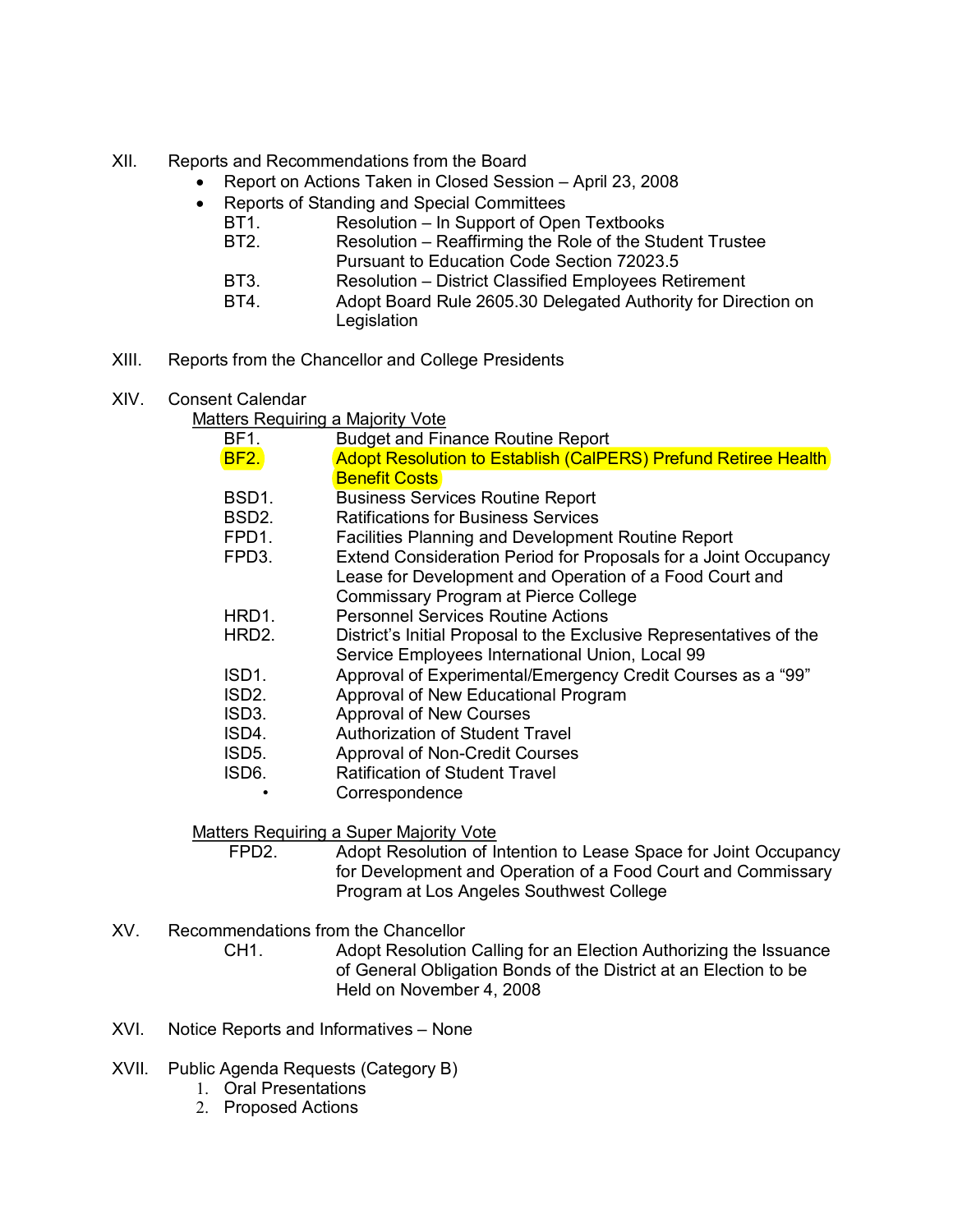# **LOS ANGELES COMMUNITY COLLEGE DISTRICT BOARD OF TRUSTEES**

# **MINUTES – REGULAR MEETING**

**Wednesday, April 23, 2008** • **12:30 p.m. Pierce College The Great Hall** • **Student Community Center Building 6201 Winnetka Avenue** • **Woodland Hills, California 91371** 

The regular meeting of the Board of Trustees of the Los Angeles Community College District was called to order at 12:41 p.m. with President Sylvia Scott-Hayes presiding.

On roll call the following members were present: Kelly G. Candaele, Mona Field, Georgia L. Mercer, Nancy Pearlman, Angela J. Reddock, Miguel Santiago, and Sylvia Scott-Hayes. Student Trustee Eva Jackson was present.

Chancellor Marshall E. Drummond was present.

# **REQUESTS TO ADDRESS THE BOARD OF TRUSTEES – CLOSED SESSION AGENDA MATTERS**

None.

#### **RECESS TO CLOSED SESSION**

Motion by Trustee Field, seconded by Trustee Mercer, to recess to Closed Session in accordance with The Ralph M. Brown Act and the Education Code. The Board will discuss the matters on the Closed Session agenda as posted and announced (see Attachment A).

The Board will also be meeting in Closed Session with Dawn Bastin in the context of collective bargaining with all units, and discussing the litigation matter LACCD v. Muskat, et al.

#### *APPROVED*: 7 Ayes

The regular meeting recessed to Closed Session at 12:42 p.m.

#### **RECONVENE REGULAR MEETING**

The regular meeting of the Board of Trustees of the LACCD reconvened at 2:43 p.m. with President Sylvia Scott-Hayes presiding.

On roll call the following members were present: Kelly G. Candaele, Mona Field, Georgia L. Mercer, Nancy Pearlman, Angela J. Reddock, Miguel Santiago, and Sylvia Scott-Hayes. Student Trustee Eva Jackson was present.

Chancellor Marshall E. Drummond was present.

#### **FLAG SALUTE**

Trustee Pearlman led the Pledge of Allegiance to the Flag.

#### **WELCOMING REMARKS**

President Scott-Hayes expressed her appreciation to Mr. Robert Garber, President, Pierce College, for hosting today's Board meeting. She also commended everyone for wearing denim in observance of Denim Day.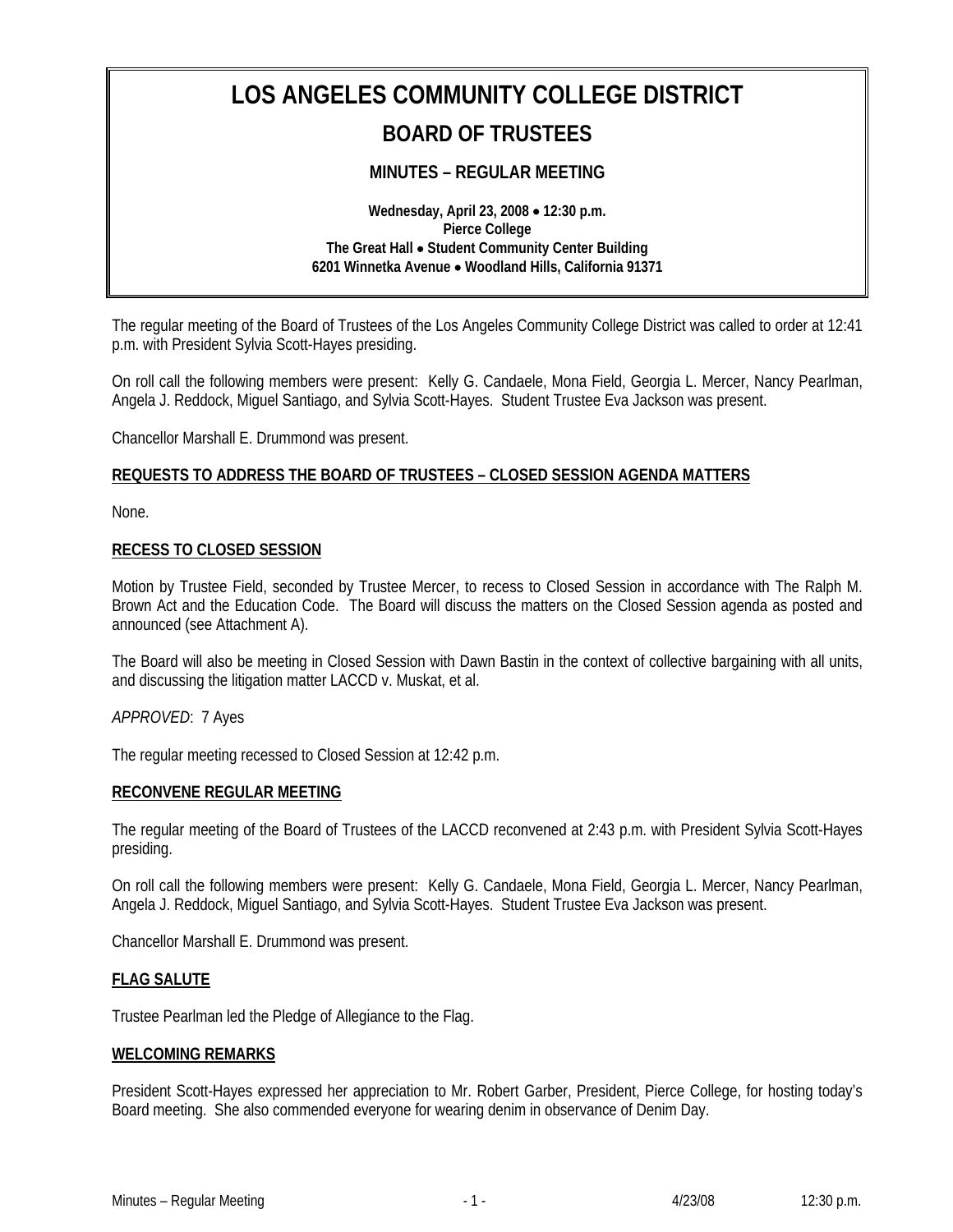# Com. No. BT4. Adopt Board Rule 2605.30 Delegated Authority for Direction on Legislation

Motion by Trustee Scott-Hayes, seconded by Trustee Field, to adopt Com. No. BT4.

President Scott-Hayes indicated that she presented this motion due to the need to act more quickly on specific legislative items.

Mr. Larry Eisenberg, Executive Director, Facilities Planning and Development, indicated that on a recent occasion, the District proposed several pieces of legislation for consideration by the state legislature. They presented these to the Board Legislative Committee, but due to a bill drafting deadline in the state legislature, the District did not have sufficient time to present them to the full Board without violating the state deadline for submitting legislation. He stated that this was an unusual situation.

Trustee Mercer expressed her concern that adopting this Board Rule could circumvent the full Board from participating in legislative decisions.

After discussion, President Scott-Hayes indicated that she has no problems with withdrawing this item.

There being no objection, Com. No. BT4. was withdrawn.

#### **Withdrawn.**

# **REPORTS FROM THE CHANCELLOR AND COLLEGE PRESIDENTS**

The following reports to the governing board of the Los Angeles Community College District, considered as a part as if fully set forth hereto and certified copies of which are on file in the Office of the Board of Trustees, were presented by Chancellor Drummond and action taken as indicated.

Chancellor Drummond introduced former Chancellors Darroch Young and Peter Landsberger.

President Scott-Hayes commended ELAC for installing solar panels in its student parking lot.

Chancellor Drummond indicated that the fifth anniversary of the Board's adoption of the Sustainable Building Initiative will be celebrated at the conclusion of today's Board meeting. He reported on the "Flip the Switch" ceremony that was held yesterday for the new solar facility at ELAC. He stated that the District will become carbon neutral within two years and will be the first large public entity in the nation to do so.

Chancellor Drummond introduced Lieutenant Joseph Stephen, Jr. from the Sheriff's Department Community College Bureau.

Lieutenant Stephen indicated that he is serving in his second week as the Operations Lieutenant for the Bureau.

# **CONSENT CALENDAR ITEMS**

Matters Requiring a Majority Vote

President Scott-Hayes entertained a motion to adopt the Consent Calendar Items as amended on Matters Requiring a Majority Vote, with the limitation that the Student Trustee's vote shall not apply to HRD1., HRD2., ISD4., ISD6., and the Correspondence.

Motion by Trustee Mercer, seconded by Trustee Field, to adopt the Consent Calendar Items as amended on Matters Requiring a Majority Vote.

The Trustees discussed the following Consent Calendar agenda items: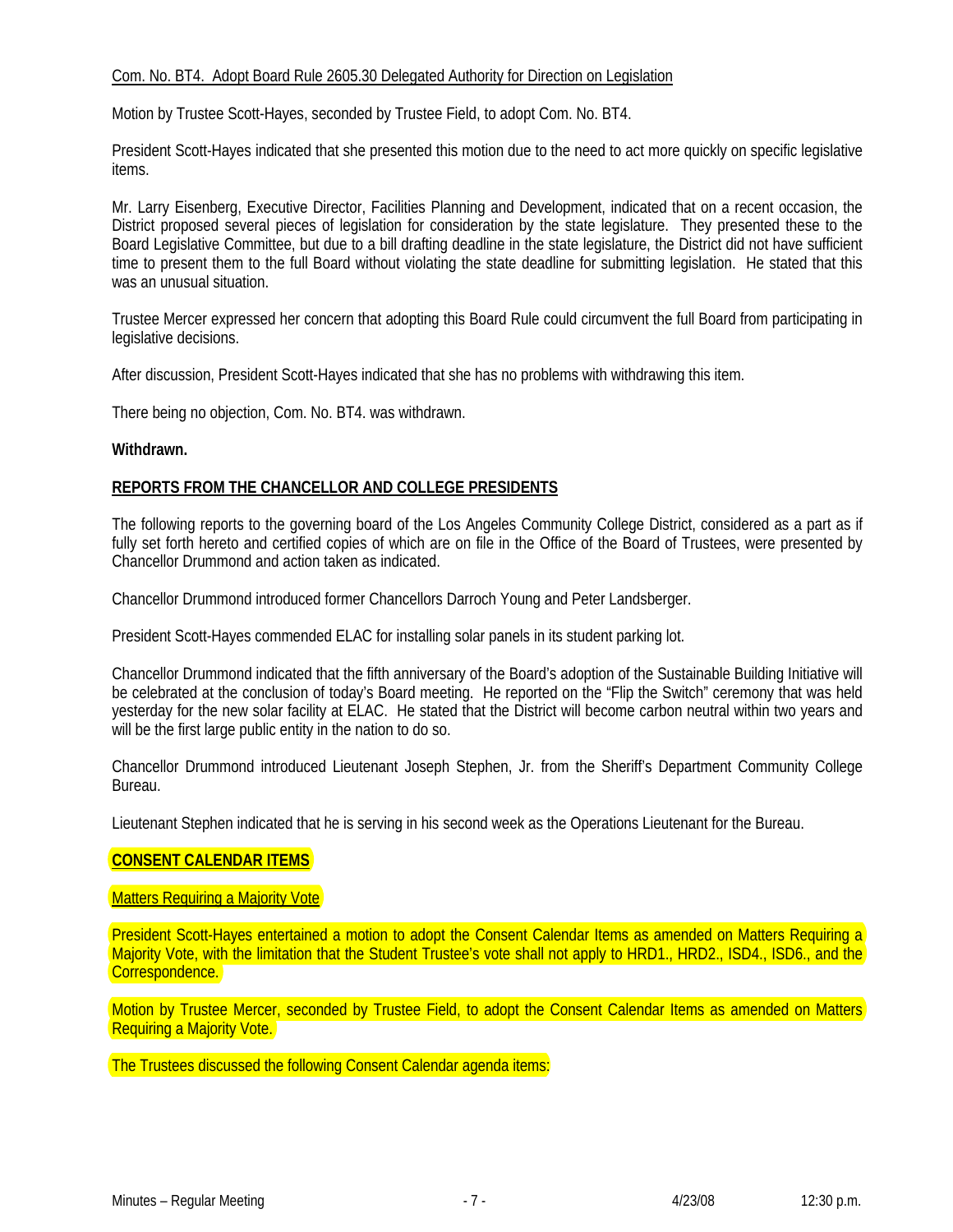# Com. No. BF1. Budget and Finance Routine Report

With respect to Roman Numeral I. Acceptance of Income by College Item E. Los Angeles Valley College as it relates to acceptance of funds from Valley Presbyterian Hospital for the Nurse Scholar Program at LAVC, Trustee Mercer inquired if this grant requires that the students spend a certain amount of time at Valley Presbyterian Hospital as nurses.

Dr. Sandra Mayo, Vice President, Academic Affairs, LAVC, indicated that she would obtain this information and provide it to the Board.

With respect to Roman Numeral V. Organizational Membership as it relates to amending the list of organizational memberships to include the Umoja Community Organization, Trustee Mercer inquired as to the function of this organization.

Chancellor Drummond responded that this is a program sponsored by the California Community Colleges Chancellor's **Office** 

Dr. Jamillah Moore, Interim President, LACC, indicated that this program is designed to assist with retention, support, and access for African American community college students statewide.

Com. No. BF2. Adopt Resolution to Establish (CalPERS) Prefund Retiree Health Benefit Costs

Trustee Field expressed her appreciation to the members of the Joint Labor Management Benefits Committee for their efforts to establish an irrevocable trust with CalPERS for the purpose of prefunding health care costs for retirees.

Com. No. BSD1. Business Services Routine Report

Com. No. BSD2. Ratifications for Business Services

Com. No. FPD1. Facilities Planning and Development Routine Report

With respect to Roman Numeral III. Authorize Amendment to Professional Services Agreements Item D. as it relates to an amendment to an agreement with Clark Strategic Partners for two additional team members, intern positions, and an extension of time by one year to support the District's initiatives in sustainability, Trustee Field expressed her hope that these changes are well coordinated with the curriculum development process.

Mr. Beaulieu responded that he expects the curriculum development process to continue to operate smoothly with these changes.

Com. No. FPD3. Extend Consideration Period for Proposals for a Joint Occupancy Lease for Development and Operation of a Food Court and Commissary Program at Pierce College

Com. No. HRD1. Personnel Services Routine Actions

Com. No. HRD2. District's Initial Proposal to the Exclusive Representatives of the Service Employees International Union, Local 99

Com. No. HRD3. District's Initial Proposal to the Exclusive Representatives of the Los Angeles Community College District Administrators' Unit Represented by California Teamsters Public, Professional, and Medical Employees Union, Local<sub>911</sub>

Com. No. ISD1. Approval of Experimental/Emergency Credit Courses as a "99"

Trustee Field requested clarification as to the meaning of Experimental/Emergency Credit courses.

Mr. Beaulieu indicated that these are courses that go through the regular curricular approval process but need to get into the class schedule more quickly. These courses need to convert to a regular course number after one year.

Com. No. ISD2. Approval of New Educational Program